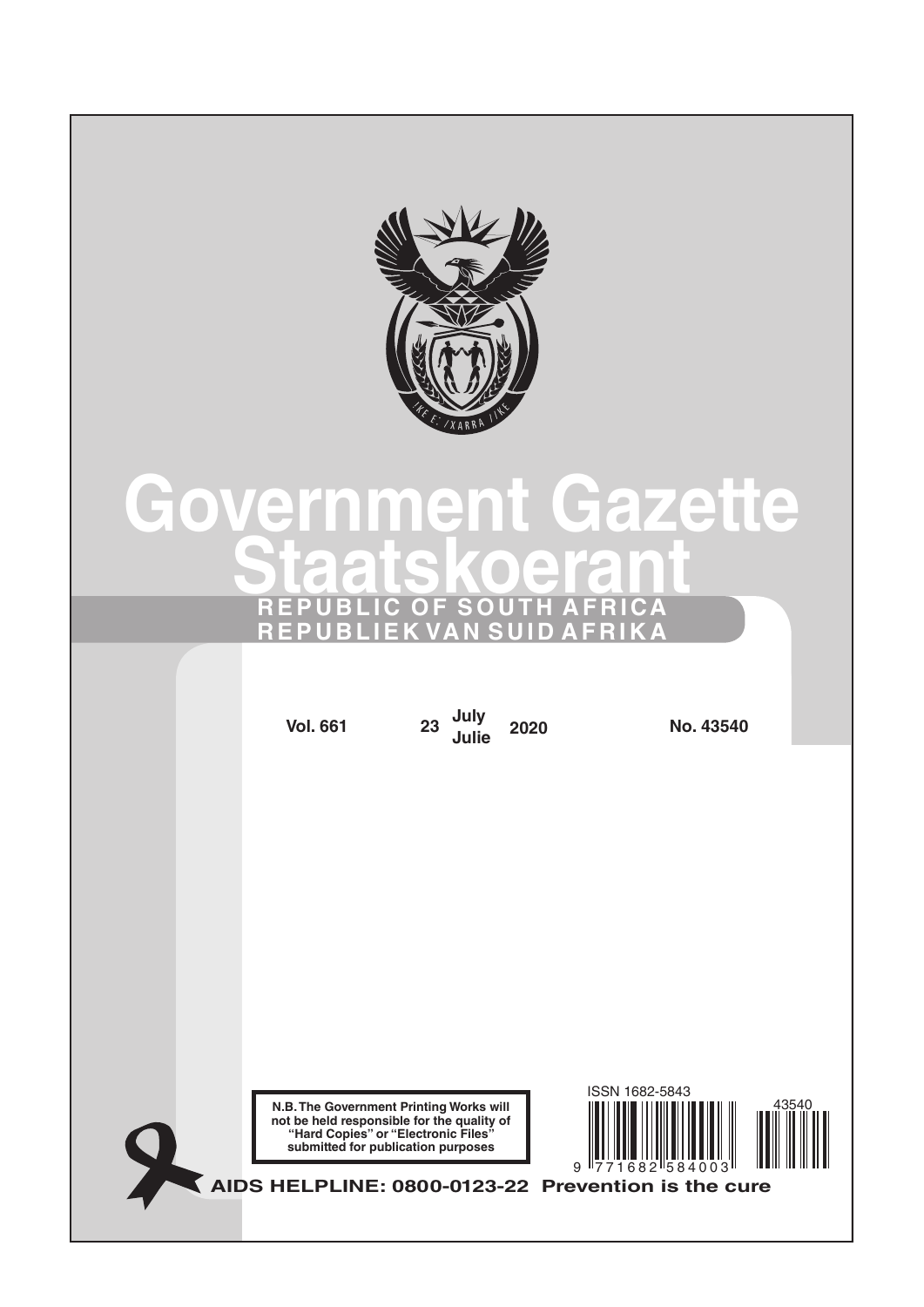## **IMPORTANT NOTICE:**

**The GovernmenT PrinTinG Works Will noT be held resPonsible for any errors ThaT miGhT occur due To The submission of incomPleTe / incorrecT / illeGible coPy.**

**no fuTure queries Will be handled in connecTion WiTh The above.**

## **Contents**

| No. |                                                                                                             | Gazette<br>No. | Page<br>No. |
|-----|-------------------------------------------------------------------------------------------------------------|----------------|-------------|
|     | <b>GENERAL NOTICES • ALGEMENE KENNISGEWINGS</b>                                                             |                |             |
|     | Employment and Labour, Department of/ Indiensneming en Arbeid, Departement van                              |                |             |
| 387 | Compensation for Occupational Injuries and Diseases Act (130/1993): Directive on compensation for workplace | 43540          | З           |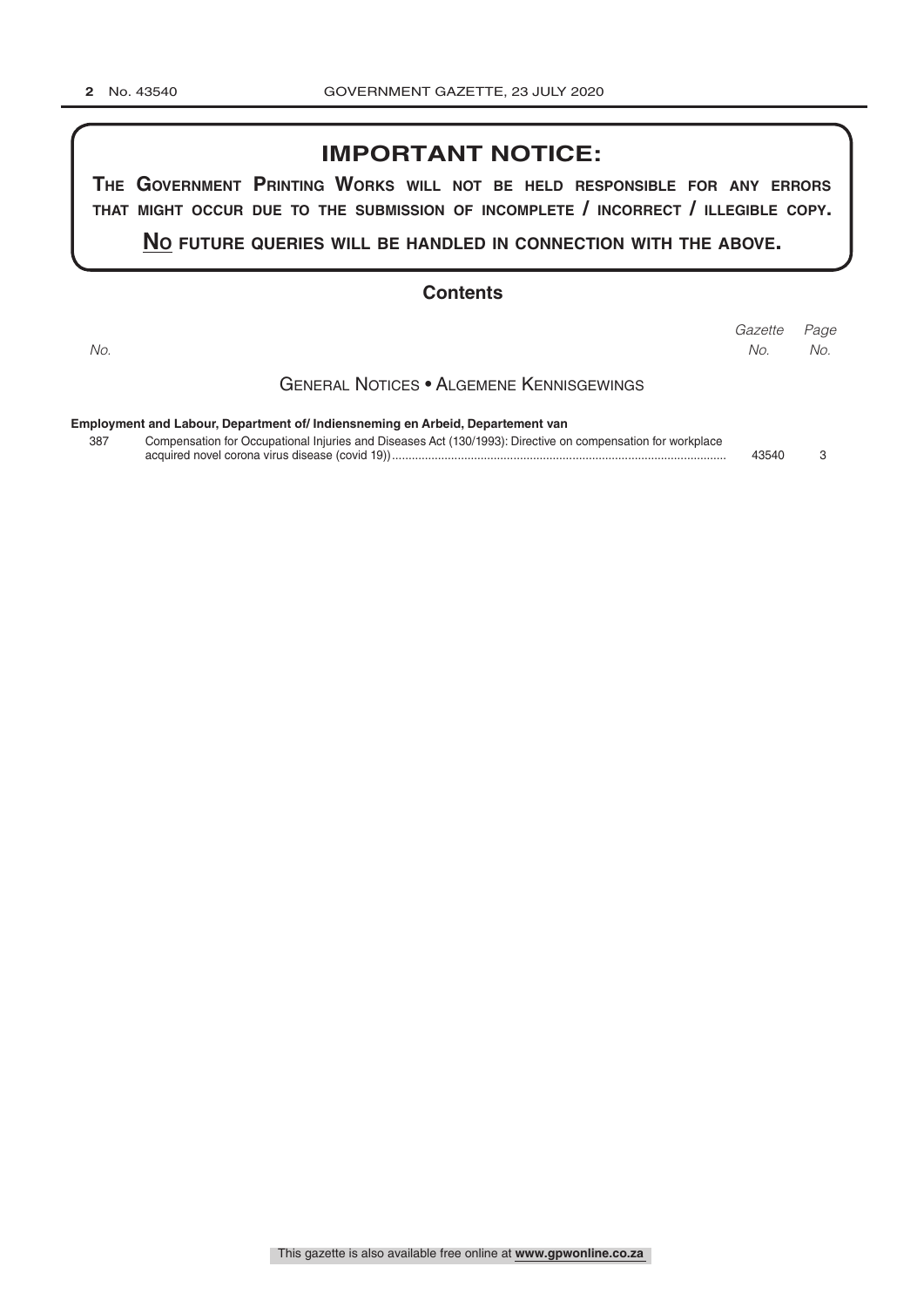## General Notices • Algemene Kennisgewings

## **DEPARTMENT OF EMPLOYMENT AND LABOUR NOTICE 387 OF 2020**

DIRECTIVE ON COMPENSATION FOR WORKPLACE-ACQUIRED NOVEL **CORONA VIRUS DISEASE (COVID-19)** 

COMPENSATION FOR OCCUPATIONAL INJURIES AND DISEASES ACT. 1993 (ACT **NO 130 OF 1993)** 

DIRECTIVE ISSUED BY THE MINISTER OF EMPLOYMENT AND LABOUR IN TERMS OF REGULATION 4(10) OF THE REGULATIONS ISSUED BY THE MINISTER OF COOPERATIVE GOVERNANCE AND TRADITIONAL AFFAIRS IN TERMS OF SECTION 27(2) OF THE DISASTER MANAGEMENT ACT, 2002 (ACT NO. 57 OF 2002)

I, Thembelani Waltermade Nxesi, the Minister of Employment and Labour acting in terms of Regulation 4(10) of the Regulations issued by the Minister of Cooperative Governance and Traditional Affairs in terms of section 27(2) of the Disaster Management Act, 2002 (Act No. 57 of 2002), has determined that it is necessary to issue this Directive which replaces the Notice issued on 23 March 2020 in terms of Section 6A of the Compensation for Occupational Injuries and Diseases Act, 1993 (Act No. 130 of 1993) as amended, and which Directive is attached as Schedule A.

His

**MR TW NXESI, MP** MINISTER OF EMPLOYMENT AND LABOUR  $2020$ **DATE:**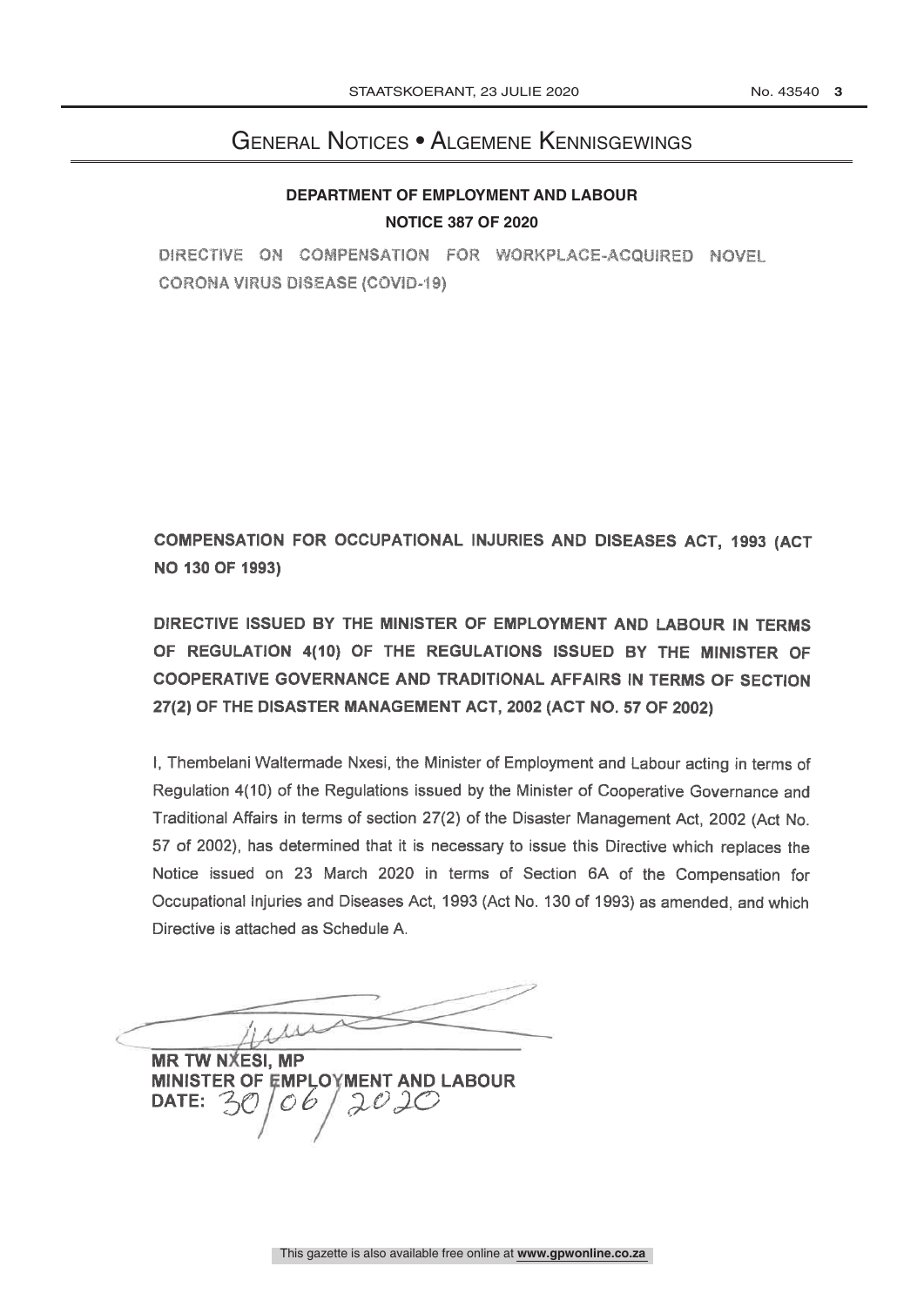## **SCHEDULE**

- 1. The Directive for compensation of workplace-acquired novel Corona virus disease (COVID-19) comes into effect on the date of publication hereof and shall be implemented with immediate effect thereon.
- 2. All employers and Medical Service Providers must follow the stipulated prescripts when submitting claims and supporting medical reports for COVID-19.
- 3. When submitting reports online through the CompEasy system or Mutual Association Claims systems, Medical Service Providers must use the emergency COVID-19 ICD-10 code: U07.1 as proposed by the World Health Organization (WHO).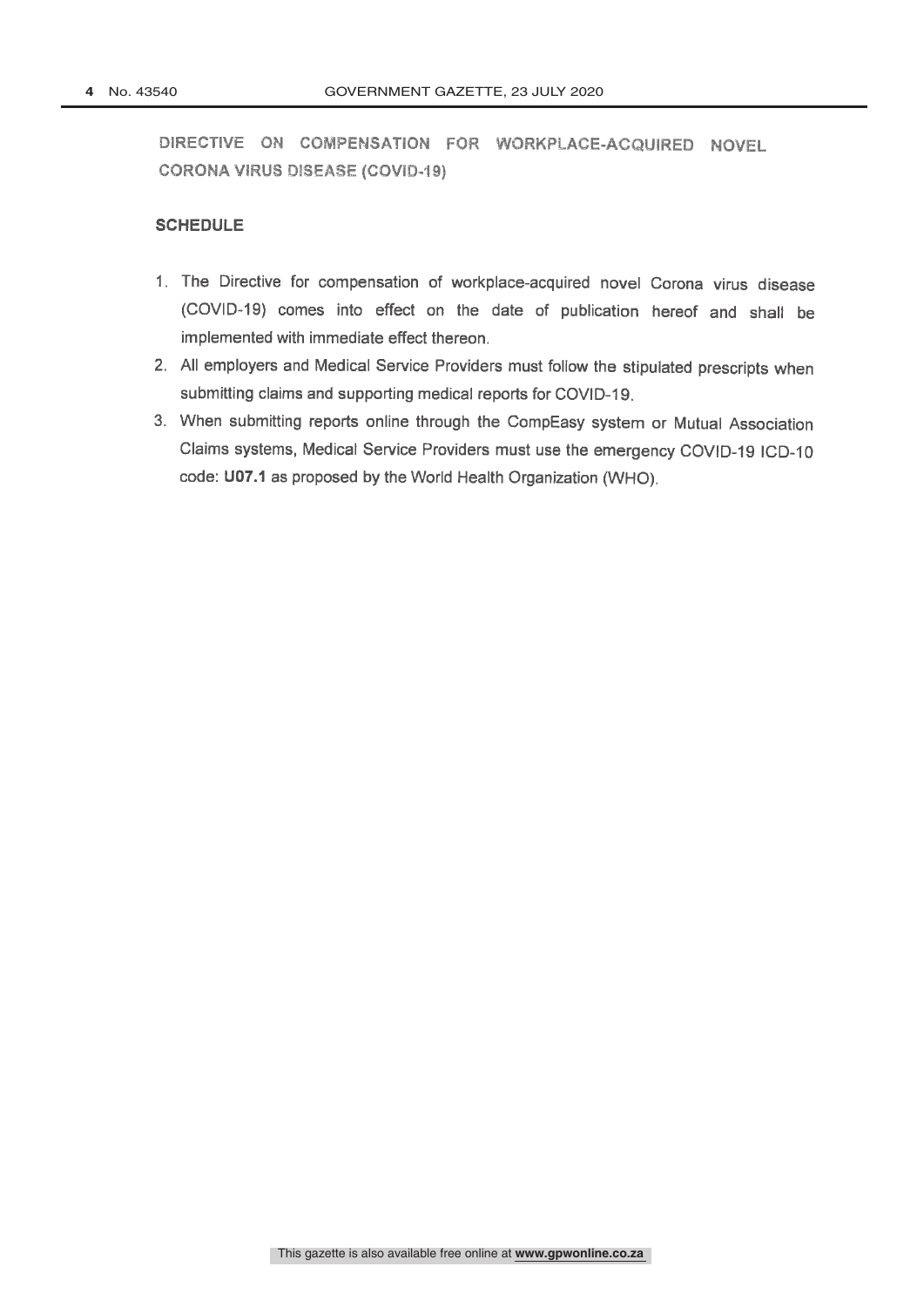## **SCHEDULE A**

## Circular No. CF/06/2020

## DIRECTIVE ON COMPENSATION FOR WORKPLACE-ACQUIRED NOVEL CORONA **VIRUS DISEASE (COVID-19)**

The following Directive is issued to clarify the position of the Compensation Fund with regard to compensation of claims for workplace-acquired COVID-19.

#### $1.$ **Acronyms**

| <b>COID Act</b> | Compensation for Occupational Injuries and Diseases Act, 130 of 1993 |
|-----------------|----------------------------------------------------------------------|
| COVID-19        | Novel Corona Virus Disease of 2019                                   |
| <b>DOH</b>      | Department of Health, South Africa                                   |
| <b>WHO</b>      | World Health Organization                                            |
| <b>ILO</b>      | International Labour Organization                                    |
| SARS-Cov-2      | Severe Acute Respiratory Syndrome Corona Virus 2                     |
| <b>RNA</b>      | Ribonucleic Acid                                                     |

#### $\overline{2}$ **Definition**

- 2.1 This Directive deals with workplace-acquired COVID-19 resulting from work-related exposures; exposure to suspected or confirmed case(s) of COVID-19 in the workplace; or while travelling on an official trip to high-risk countries or areas on work assignment or while performing any duty in pursuance of the employer's business.
- In this Directive, any word or expression to which a meaning has been assigned in  $2.2.$ the Act shall bear that meaning and, unless the context otherwise indicates -
- 2.2.1. "Coronavirus Disease (COVID-19)" means a viral infection of the upper respiratory system which presents with flu-like symptoms ranging from mild fever, dry cough, runny nose, sneezing to persistent symptoms such as productive cough, high fever. shortness of breath and general malaise. In its severe form, it can present with pneumonia, acute respiratory distress syndrome (ARDS), systemic inflammation and multiorgan failure. It is transmitted through droplets during coughing and sneezing from an infected person or as a result of contact with coronavirus contaminated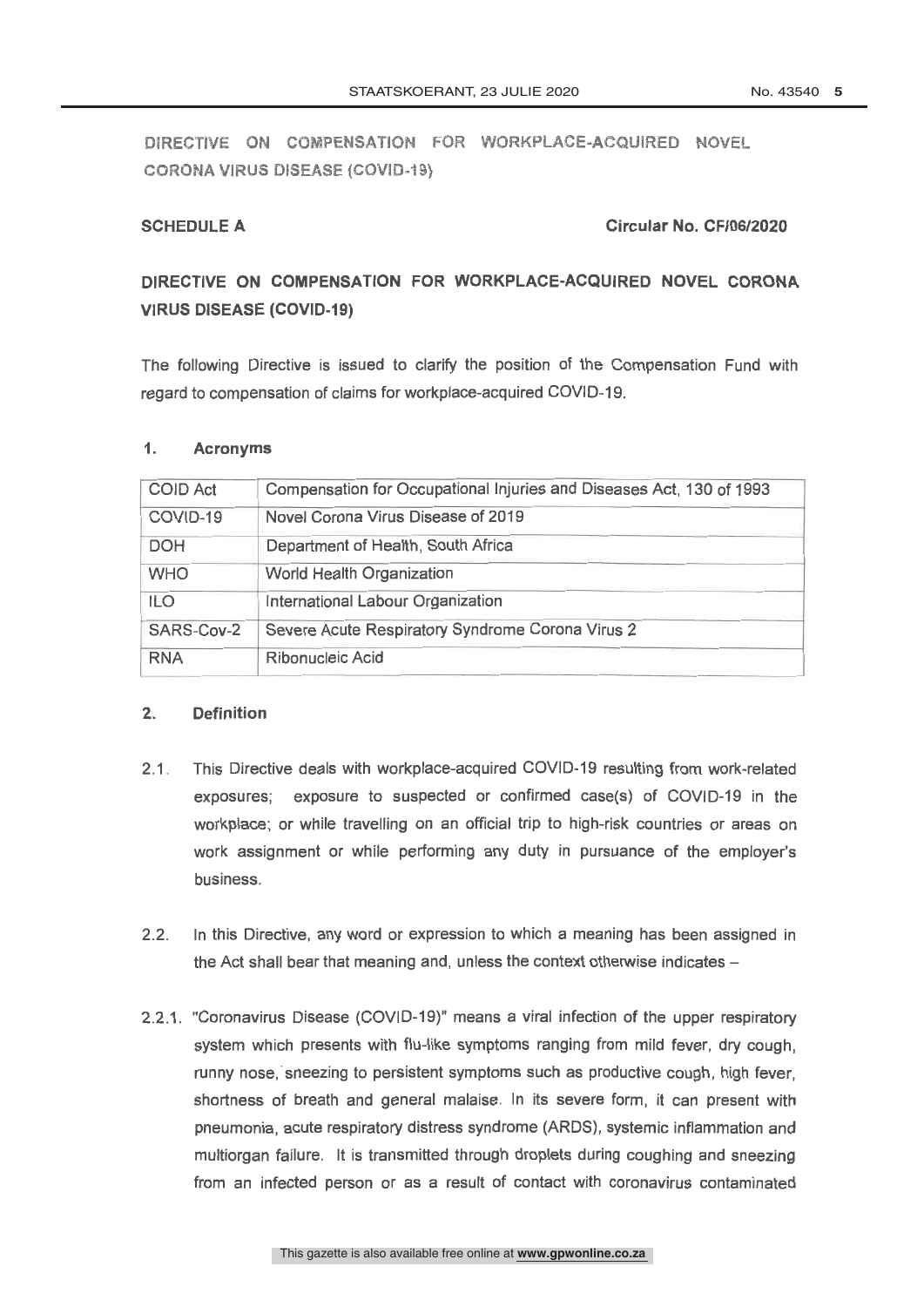## surface.

- 2.2.2. "Workplace" means workplace as defined in section 213 of the Labour Relations Act. 1996 (Act No. 66 of 1995).
- 2.2.3. "Workplace-acquired COVID-19" refers to an instance where an employee, as defined in the COID Act, contracts COVID-19 whilst carrying out his or her duties.
- $2.3.$ A claim for workplace-acquired COVID-19 shall clearly be set out as contemplated in and provided for in section 65 of the COID Act.

#### $3<sub>1</sub>$ **Diagnosis**

- Workplace-acquired COVID-19 diagnosis relies on:  $3.1.$ 
	- a) Assessment of the inherent risk posed by various categories of work and occupations; or
	- b) Exposure to a known source of COVID-19 at the workplace; or
	- c) An approved official trip and travel history to countries and/or areas of high risk for COVID-19 on work assignment; and
	- d) A reliable diagnosis of COVID-19 as per the WHO guidelines; and
	- e) A chronological sequence between exposure at the workplace and the development of symptoms.

#### COVID-19 can be reliably diagnosed by:  $3.2.$

- a) Sputum, nasopharyngeal or oropharyngeal swab specimen collected from all patients at admission tested by real-time polymerase chain reaction (PCR) for SARS-Cov-2 RNA; or
- b) Any other diagnostic test approved by the Department of Health.

#### $3.3.$ **Occupational Risk Stratification**

In terms of Section 45 of the COID Act, the Compensation Fund is obliged to consider all claims submitted for compensation and adjudicate all claims to determine liability. In carrying out this task, the Fund peruses all information submitted to make an objective decision. In addition to exposure and clinical history.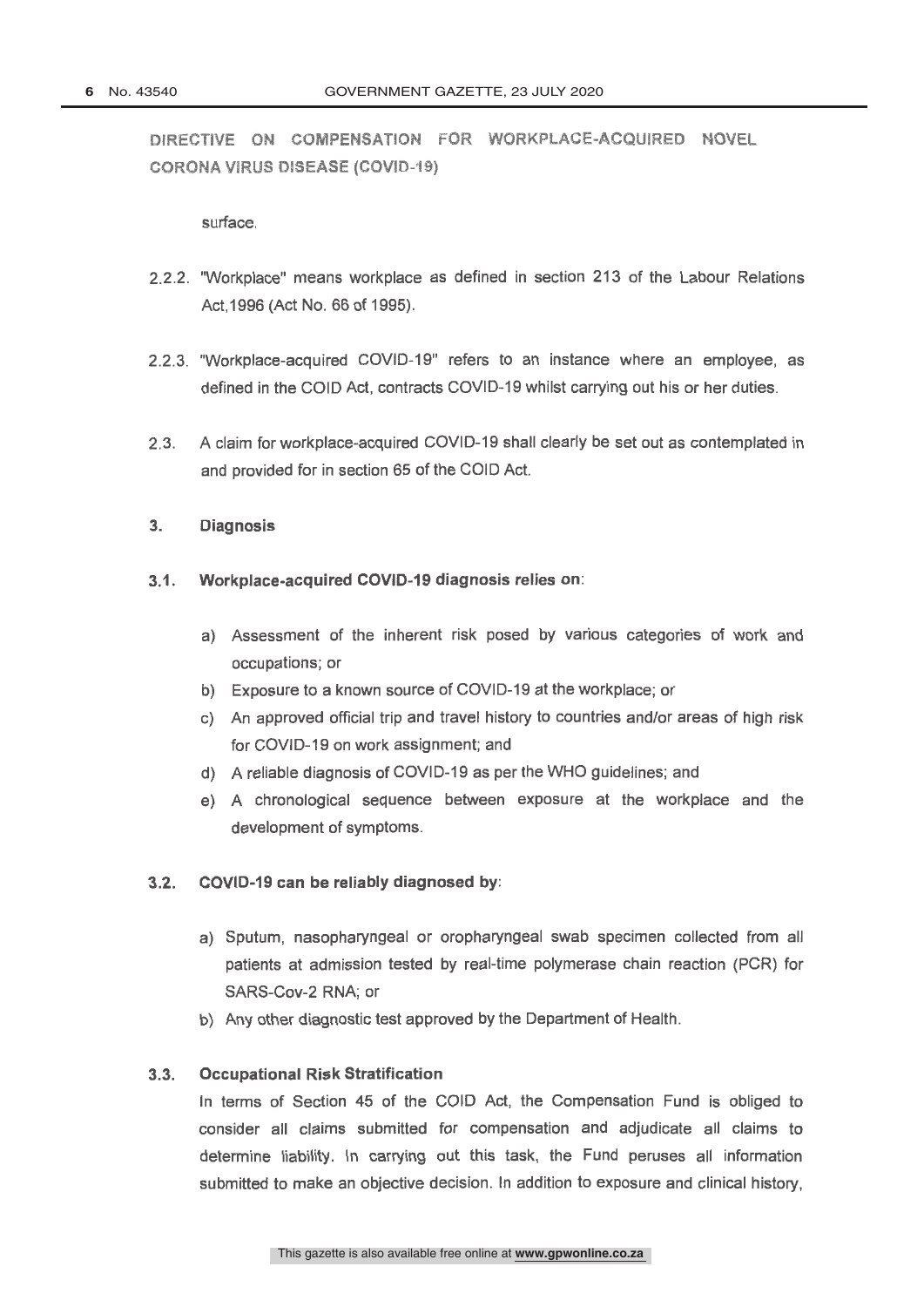the Fund also considers the inherent risk posed by various categories of work and occupations. For the purpose of this Directive, various occupations shall be categorized as follows:

## 3.3.1. Very high exposure risk occupations

Very high exposure risk occupations are those with high potential for exposure to known or suspected sources of COVID-19 during specific medical, post mortem, or laboratory procedures. Employees in this category include:

- a) Healthcare employees (e.g. doctors, nurses, dentists, paramedics, emergency medical technicians) performing aerosol-generating procedures (e.g. intubation. cough induction procedures, bronchoscopies, some dental procedures and exams, or invasive specimen collection) on known or suspected COVID-19 patients.
- b) Healthcare or laboratory employees collecting or handling specimens from known or suspected COVID-19 patients (e.g. manipulating cultures from known or suspected COVID-19 patients).
- c) Healthcare employees conducting cardio-respiratory function testing (e.g. spirometry, exercise electrocardiogram, respiratory physiotherapy etc.)
- d) Morgue employees performing autopsies, which generally involve aerosolgenerating procedures, on the bodies of people who are known to have, or suspected of having, COVID-19 at the time of their death.

### 3.3.2. High exposure risk occupations

High exposure risk occupations are those with high potential for exposure to known or suspected patients with COVID-19 disease. Employees in this category include:

a) Healthcare delivery and support employees (e.g. doctors, nurses, and other hospital staff who must enter patients rooms) exposed to known or suspected COVID-19 patients.

(Note: when such employees perform aerosol-generating procedures, their exposure risk level becomes very high).

b) Medical transport employees (e.g. ambulance personnel and porters) moving known or suspected COVID-19 patients in enclosed vehicles.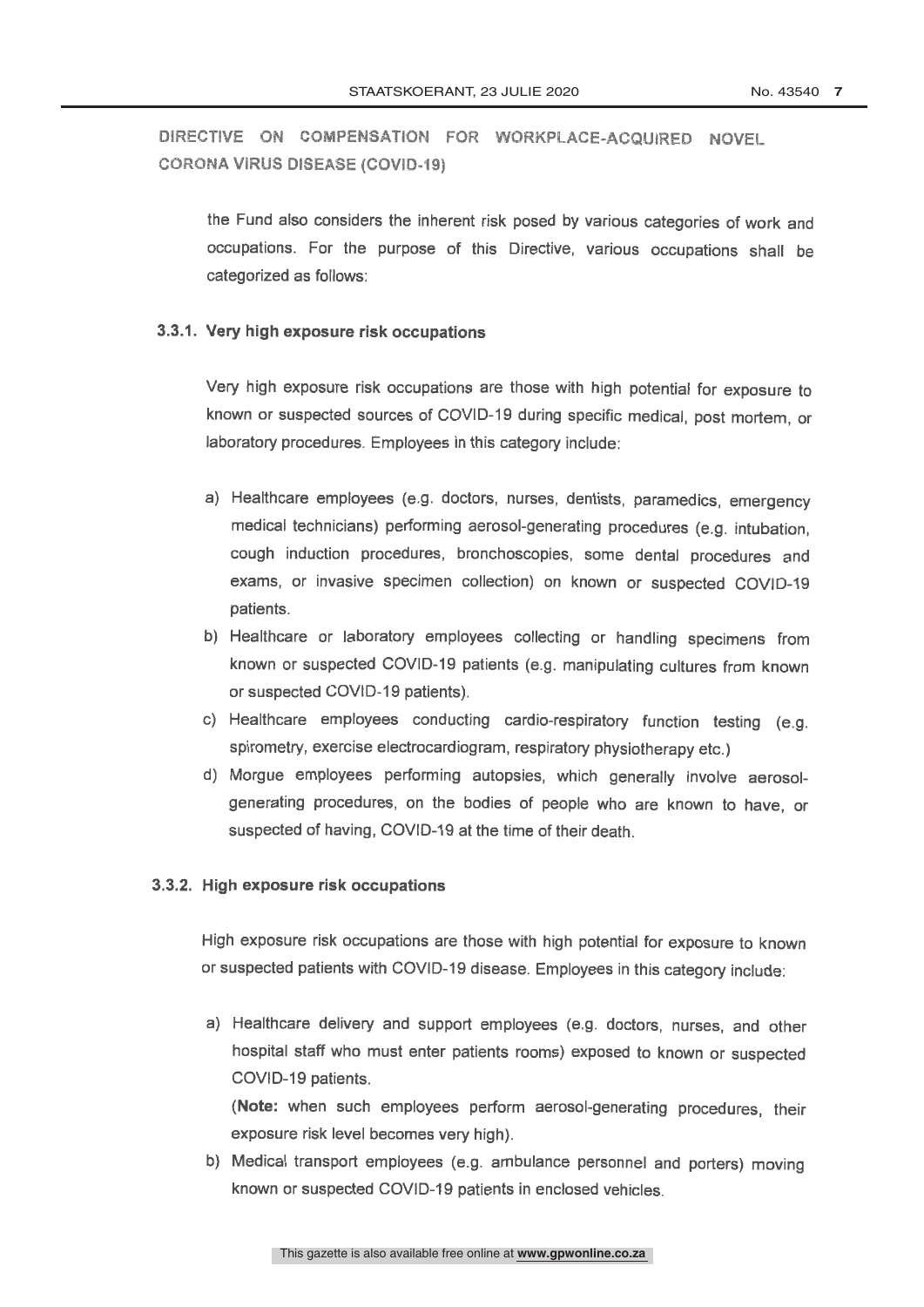c) Mortuary employees involved in preparing (e.g. for burial or cremation) the bodies of people who are known to have, or suspected of having COVID-19 at the time of their death.

### 3.3.3. Medium exposure risk occupations

Medium exposure risk occupations include those that require frequent and/or close contact (i.e. within 1.5 metres) with people who may be infected with SARS-CoV-2. but who are not known or suspected COVID-19 patients. In areas without ongoing community transmission, employees in this risk group may have frequent contact with travellers who may return from international locations with widespread COVID-19 transmission

In areas where there is ongoing community transmission, employees in this category may have contact with the general public (e.g. in schools, high-population-density work environments, such as labour centres, consulting rooms, point of entry personnel and some high-volume retail settings).

### 3.3.4. Low exposure risk occupations

Lower exposure risk occupations are those that do not require contact with people known to be or suspected of being infected with COVID-19, nor frequent close contact (i.e. within 1.5 metres) with the general public. Employees in this category have minimal occupational contact with the public and other fellow employees.

- 3.3.5. The Medical Officers in the Compensation Fund will determine whether the diagnosis of COVID-19 was made according to acceptable medical standards.
- 3.3.6. The above categorization of occupations serves only as a guide to assist employers in assessing the risk of employees contracting COVID-19 at the workplace. All employees, regardless of occupation, are entitled to make a claim for compensation in the event that they contract COVID-19 at the workplace.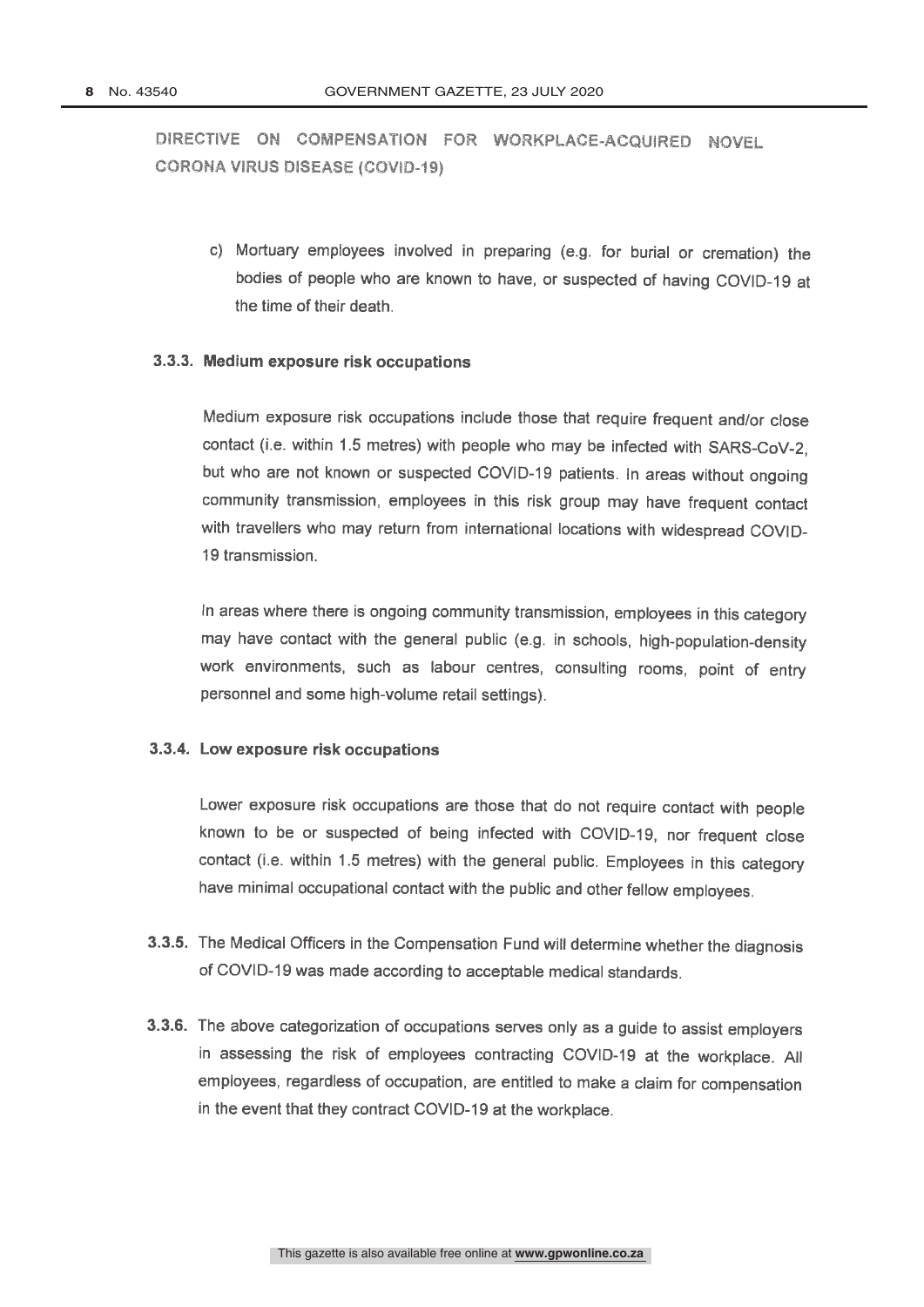#### $\overline{4}$ . **Impairment**

 $4.1.$ Assessment of permanent impairment shall be determined three (3) months after diagnosis and when Maximum Medical Improvement (MMI) has been reached.

The degree of impairment will be evaluated based on the medical complications of the COVID-19 from the affected body system(s).

Where there are medical complications, additional tests required to assess the  $4.2.$ presence of abnormalities present in the cardio-respiratory system and other organ systems affected by COVID-19 must also be provided.

#### 5. **Benefits**

#### $5.1.$ Temporary total disablement (TTD)

- a) Payment for temporary total disablement due to infection with COVID-19 shall be made for as long as such disablement continues, but not for a period exceeding 30 days.
- b) In an instance where there are medical complications, the Commissioner has a right to review each case on merit.

## 5.1.1. Persons under investigation (PUI)

- a) The Compensation Fund does not provide compensation for unconfirmed cases which are still being investigated.
- b) For self-isolation or self-quarantine, the employer must follow the directive published by the Minister of Employment and Labour regarding the COVID-19 Temporary Employee/Employer Relief Scheme (TERS), as amended, or the Consolidated COVID-19 Directive on Health and Safety in the Workplace, whichever is applicable..

## 5.1.2. Confirmed Cases

a) For confirmed cases and where the Compensation Fund has accepted liability,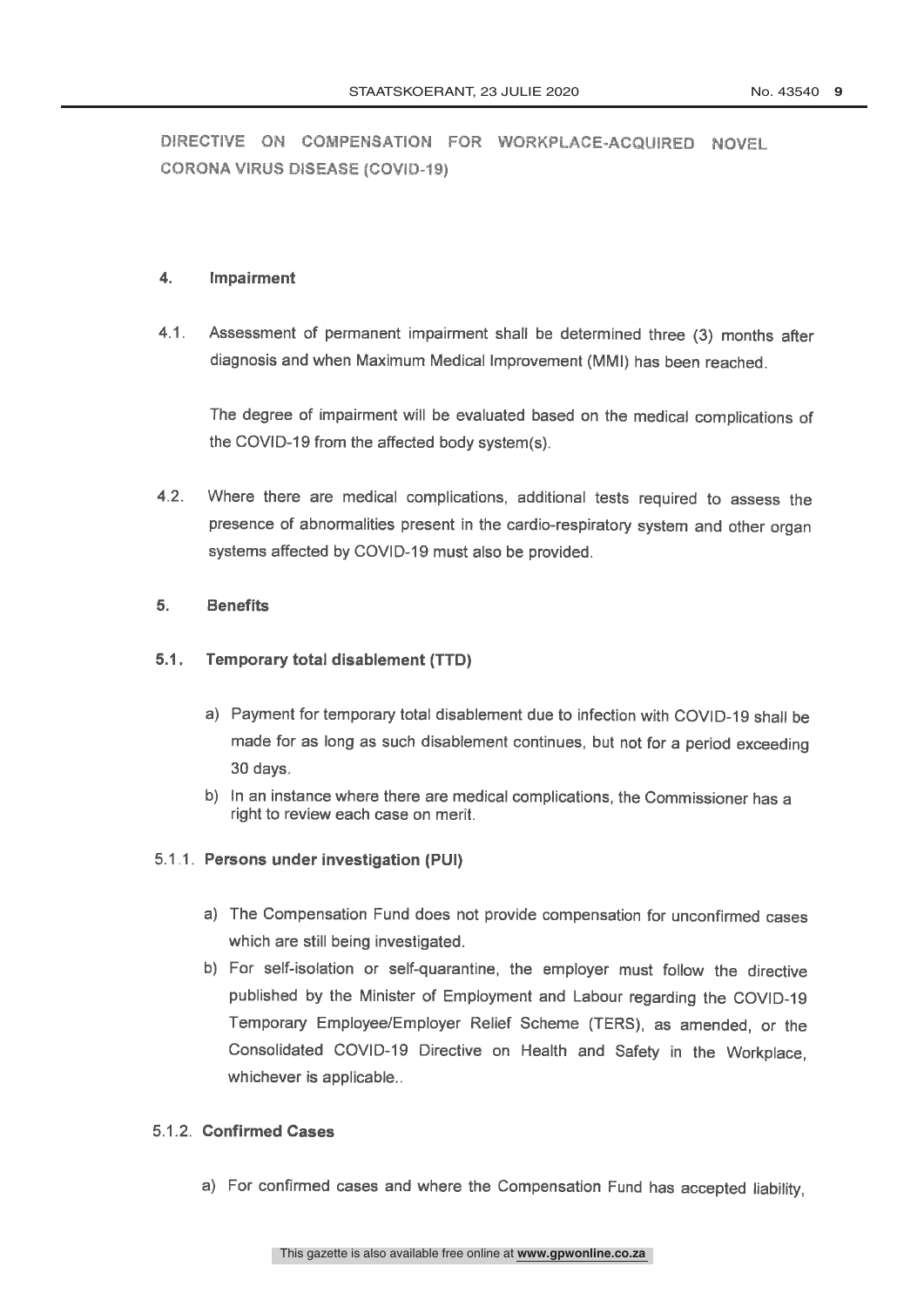> temporary total disablement due to infection with COVID-19 shall be paid from the date of diagnosis up to 30 days.

b) In an instance where there are medical complications, the Commissioner has a right to review each case on merit.

#### $5.2.$ **Permanent Disablement:**

- 5.2.1 In an instance where there are medical complications, the Commissioner has a right to assess each case on merit and determine if there is any permanent disablement due to infection with COVID-19.
- 5.2.2. Permanent Disablement shall be assessed three (3) months from the date of diagnosis.

#### $5.3.$ **Medical Aid**

In all accepted cases of COVID-19, medical aid shall be provided for a period of not more than 30 days from the date of diagnosis. If in the opinion of the Director-General further medical aid will reduce the extent of the disablement this shall be considered.

#### **Death Benefits**  $5.4.$

Reasonable burial expenses, widow's/widower's and dependent's pensions shall be payable, where applicable, if an employee dies as a result of the complications of COVID-19.

#### $6.$ **Reporting**

- $6.1.$ The following documentation should be submitted to the Compensation Commissioner or the employer individually liable or the mutual association concerned:
	- a) Employer's Report of an Occupational Disease (W.CL.1)
	- b) Notice of an Occupational Disease and Claim for Compensation (W.CL.14)
	- c) Exposure and Medical Questionnaire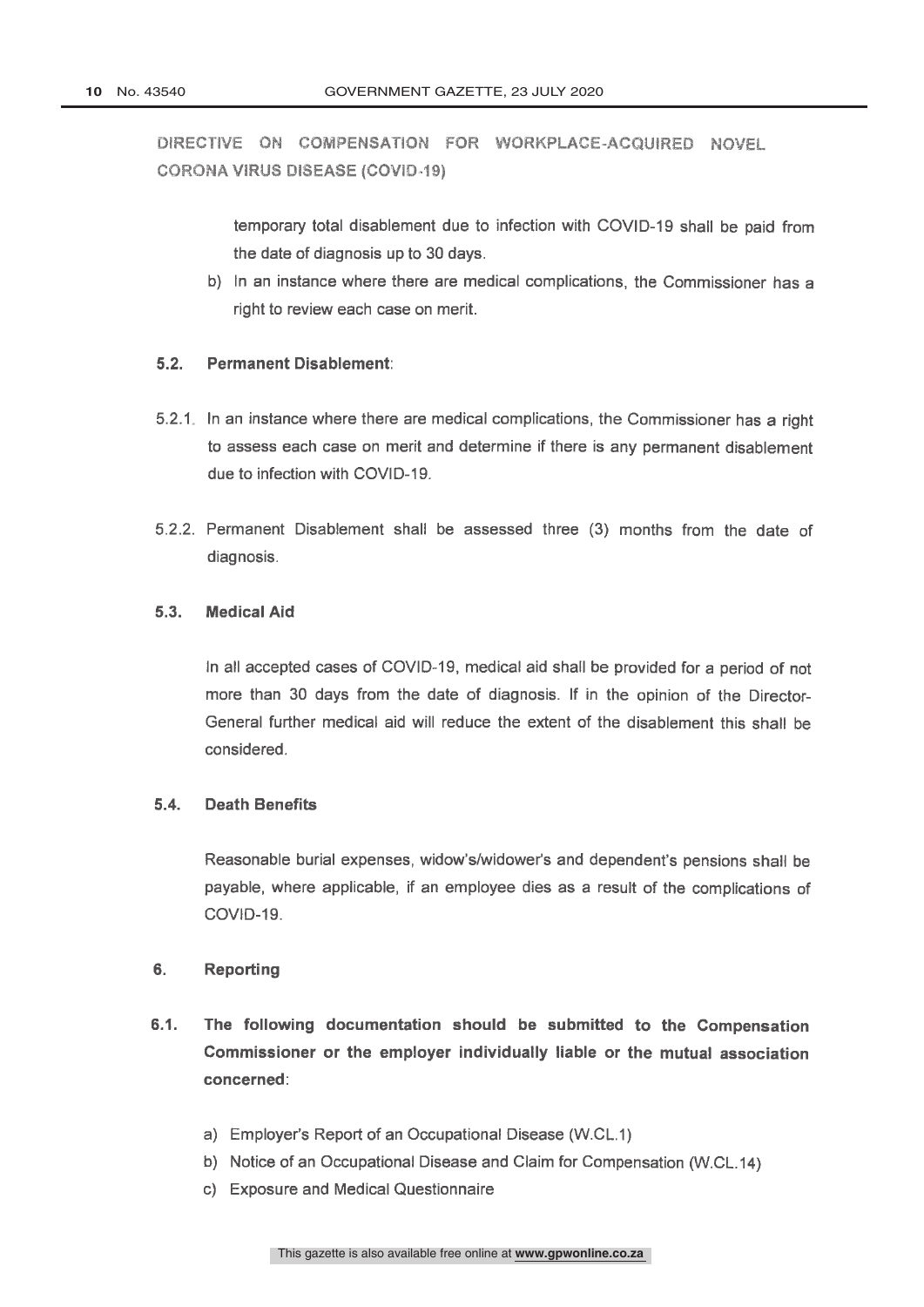- d) First Medical Report in respect of an Occupational Disease (W.CL.22) indicating U07.1 as the ICD-10 code for Covid-19
- e) Exposure History (W.CL.110) and/or any other appropriate employment history which may include any information that may be helpful to the Compensation Commissioner
- f) A medical report on the employee's symptoms that details the history, establishes a diagnosis of COVID-19 and laboratory results and chest radiographs where appropriate or any other information relevant to the claim.
- g) For each consultation, a Progress Medical Report (W.CL.26).
- h) Final Medical Report in respect of an Occupational Disease (W.CL.26) when the employee's condition has reached Maximum Medical Improvement (MMI).
- i) An affidavit by the employee if the employer cannot be traced or will not timeously supply a W.CL.1, where applicable.
- $6.2.$ Online claims for COVID-19 must be made through the following channels. indicating the correct ICD-10 code - U07.1:

Compensation Fund: CompEasy (www.labour.gov.za) Rand Mutual Assurance: CompCare (www.randmutual.co.za) Federated Employers Mutual: IMS (https://roe.fem.co.za)

Submission of manual claims for COVID-19 must be sent to these email  $6:3.$ addresses:

| <b>Province</b>       | <b>E-mail Address</b>           | <b>Tel. Number</b> |
|-----------------------|---------------------------------|--------------------|
| <b>Gauteng</b>        | GP-Covid19claims@labour.gov.za  | (012) 319 9352     |
| Limpopo               | LP-Covid19claims@labour.gov.za  | $(015)$ 290 1696   |
| <b>North West</b>     | NW-Covid19claims@labour.gov.za  | $(018)$ 387 8169   |
| Mpumalanga            | MP-Covid19claims@labour.gov.za  | (013) 655 8944     |
| <b>Free State</b>     | FS-Covid19claims@labour.gov.za  | (051) 605 6331     |
| <b>Kwa-Zulu Natal</b> | KZN-Covid19claims@labour.gov.za | (031) 366 2033     |
| <b>Northern Cape</b>  | NC-Covid19claims@labour.gov.za  | (053) 838 1570     |
| <b>Eastern Cape</b>   | EC-Covid19claims@labour.gov.za  | $(041)$ 506 5119   |
| <b>Western Cape</b>   | WC-Covid19claims@labour.gov.za  | (021) 441 8174     |

### **Compensation Fund**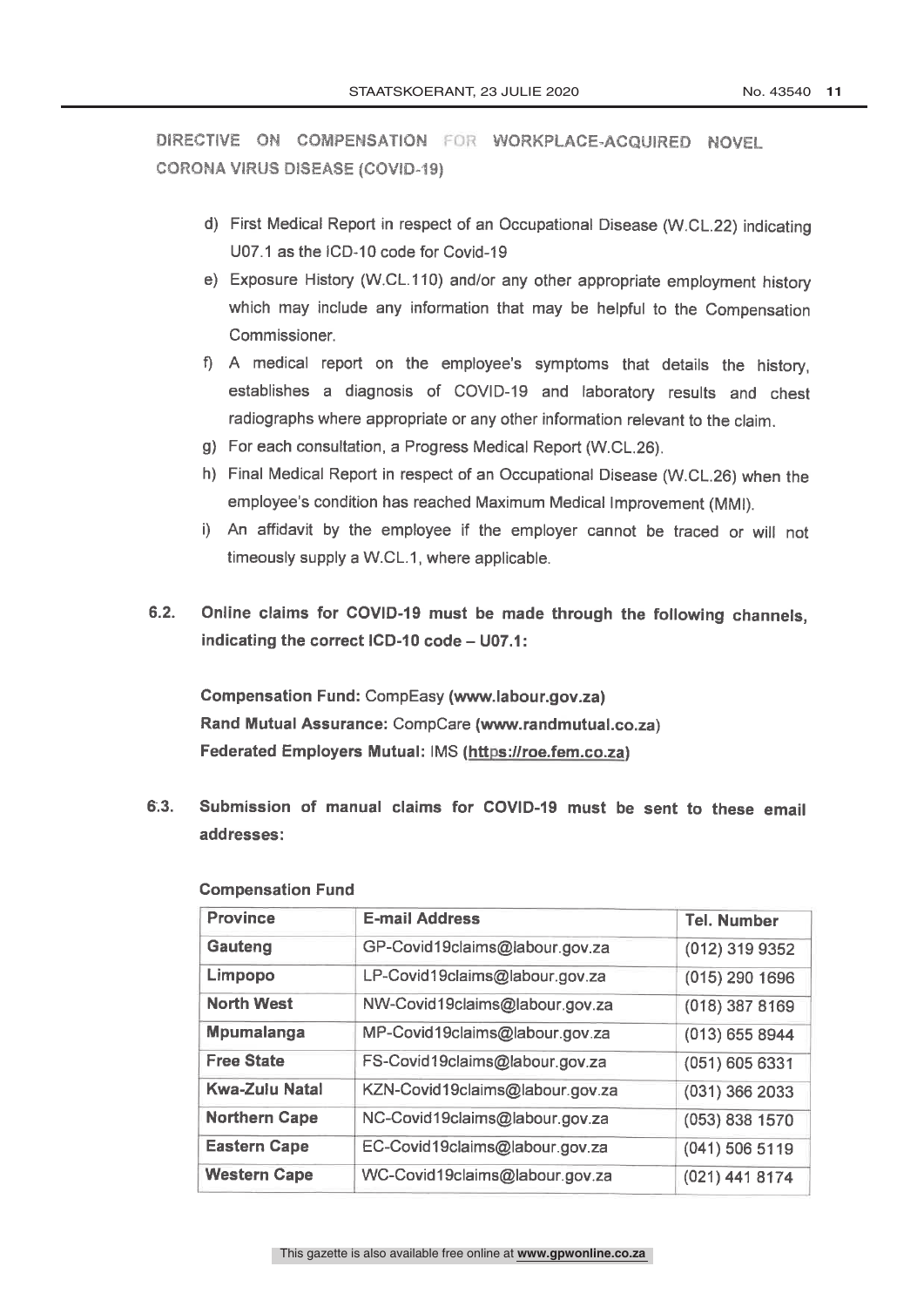## **Compensation Fund National Enquiries**

| <b>CF Call Centre</b> | CFCallcentre@labour.gov.za | 0860 105 350 |
|-----------------------|----------------------------|--------------|
|-----------------------|----------------------------|--------------|

### **Mutual Assurances**

| <b>Rand Mutual</b>         | contactcentre@randmutual.co.za | 086 022 2132     |
|----------------------------|--------------------------------|------------------|
| <b>Federated Employers</b> | FEM-Registry@fema.co.za        | $(011)$ 359 4300 |

#### $\mathbf{7}$ . **Claims Processing**

The Office of the Compensation Commissioner shall consider and adjudicate upon the liability of all claims. The Medical Officers in the Compensation Commissioner's Office are responsible for the medical assessment of the claim and for the confirmation of the acceptance or rejection of the claim.

#### $\overline{\mathbf{8}}$ . **Commencement and Duration**

- $8.1.$ This Directive shall come into effect on the date of publication in the Government Gazette.
- This Directive shall remain in operation for as long as the declaration of the COVID- $8.2.$ 19 in terms of the National Disaster Management Act as a national disaster subsists, or until it is withdrawn by the Minister, whichever comes earlier.
- 8.3.1 Once the declaration of COVID-19 as a national disaster in terms of the National Disaster Management Act is lifted or this Directive has been withdrawn.whichever comes first, this directive shall be replaced by a Circular Instruction drafted in line with the provisions of the COID Act.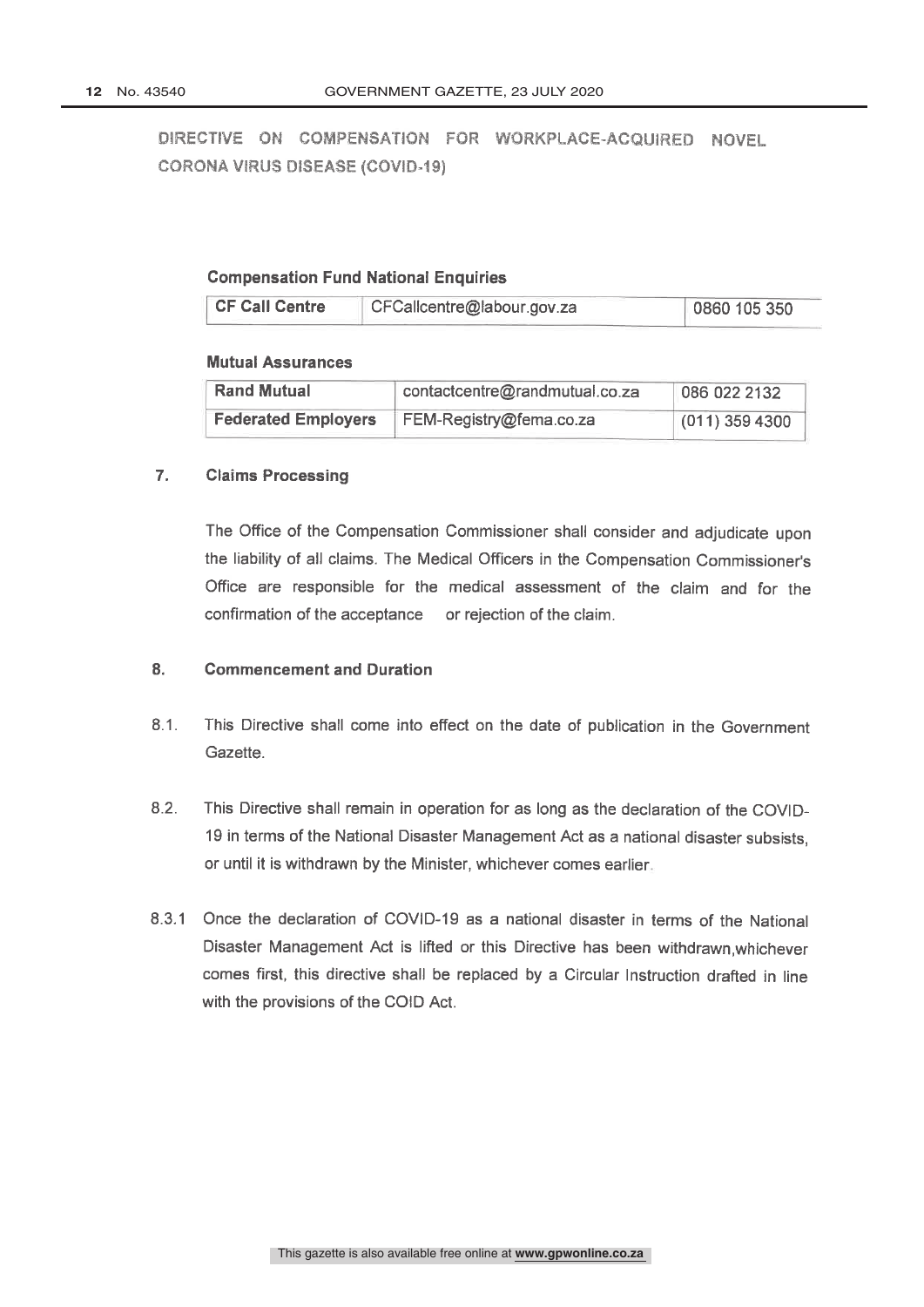

## employment & labour

Department:<br>Employment and Labour<br>REPUBLIC OF SOUTH AFRICA

Compensation Fund, Delta Heights Building 167 Thabo Sehume Street, Pretoria 0001 Tel: 0860 105 350 | Email address: covid19claims@labour.gov.za www.labour.gov.za

## **COVID-19 EXPOSURE AND MEDICAL QUESTIONNAIRE** (To be completed by employer)

| <b>EMPLOYEE DETAILS</b>                                                                          |                                                                     |           |  |  |  |
|--------------------------------------------------------------------------------------------------|---------------------------------------------------------------------|-----------|--|--|--|
| Name                                                                                             | <b>Surname</b>                                                      |           |  |  |  |
| ID                                                                                               | Nationality                                                         |           |  |  |  |
| Number                                                                                           |                                                                     |           |  |  |  |
| Contact<br>Number                                                                                | Email                                                               |           |  |  |  |
| Occupation                                                                                       |                                                                     |           |  |  |  |
| <b>Next of Kin</b>                                                                               | Contact<br>Number                                                   |           |  |  |  |
| <b>EMPLOYER DETAILS</b>                                                                          |                                                                     |           |  |  |  |
| Name of Employer                                                                                 |                                                                     |           |  |  |  |
| Industry/Sector                                                                                  | Province<br>GP<br><b>NW</b><br>LP.<br>MP<br><b>FS</b><br>KZN<br>NC. | EC.<br>WC |  |  |  |
| Contact person                                                                                   | <b>Responsibility</b>                                               |           |  |  |  |
|                                                                                                  |                                                                     |           |  |  |  |
| Contact<br>Number                                                                                | Email                                                               |           |  |  |  |
| <b>EXPOSURE HISTORY</b>                                                                          |                                                                     |           |  |  |  |
| Has the Employee travelled to any high risk countries/areas? /<br>If Yes.                        | Yes                                                                 | No.       |  |  |  |
| <b>Area Travelled To</b>                                                                         | <b>Date Travelled</b>                                               |           |  |  |  |
| Length of Stay                                                                                   | <b>Reason for Travel</b>                                            |           |  |  |  |
| If No, has the employee been exposed to a confirmed occupationally-exposed case in the workplace | <b>Yes</b>                                                          | <b>No</b> |  |  |  |
| If Yes.<br>Date of Contact                                                                       | <b>Contact Reported?</b>                                            |           |  |  |  |
|                                                                                                  | <b>Yes</b><br>No.                                                   |           |  |  |  |
| Period of<br><b>Total Confirmed Cases in Workplace</b><br>Exposure<br>m<br>÷                     |                                                                     |           |  |  |  |
| Cases on quarantine in area of work                                                              |                                                                     |           |  |  |  |
| State the periods the employee<br>From (DD/MM/YYYY)<br>was off-duty or performing light<br>duty  | To (DD/MM/YYYY)<br>Advances/Salary<br>paid during<br>these periods  |           |  |  |  |
| Periods Off-duty                                                                                 |                                                                     |           |  |  |  |
| Periods Performing Light Duty                                                                    |                                                                     |           |  |  |  |

 $\mathbf{1}$ 

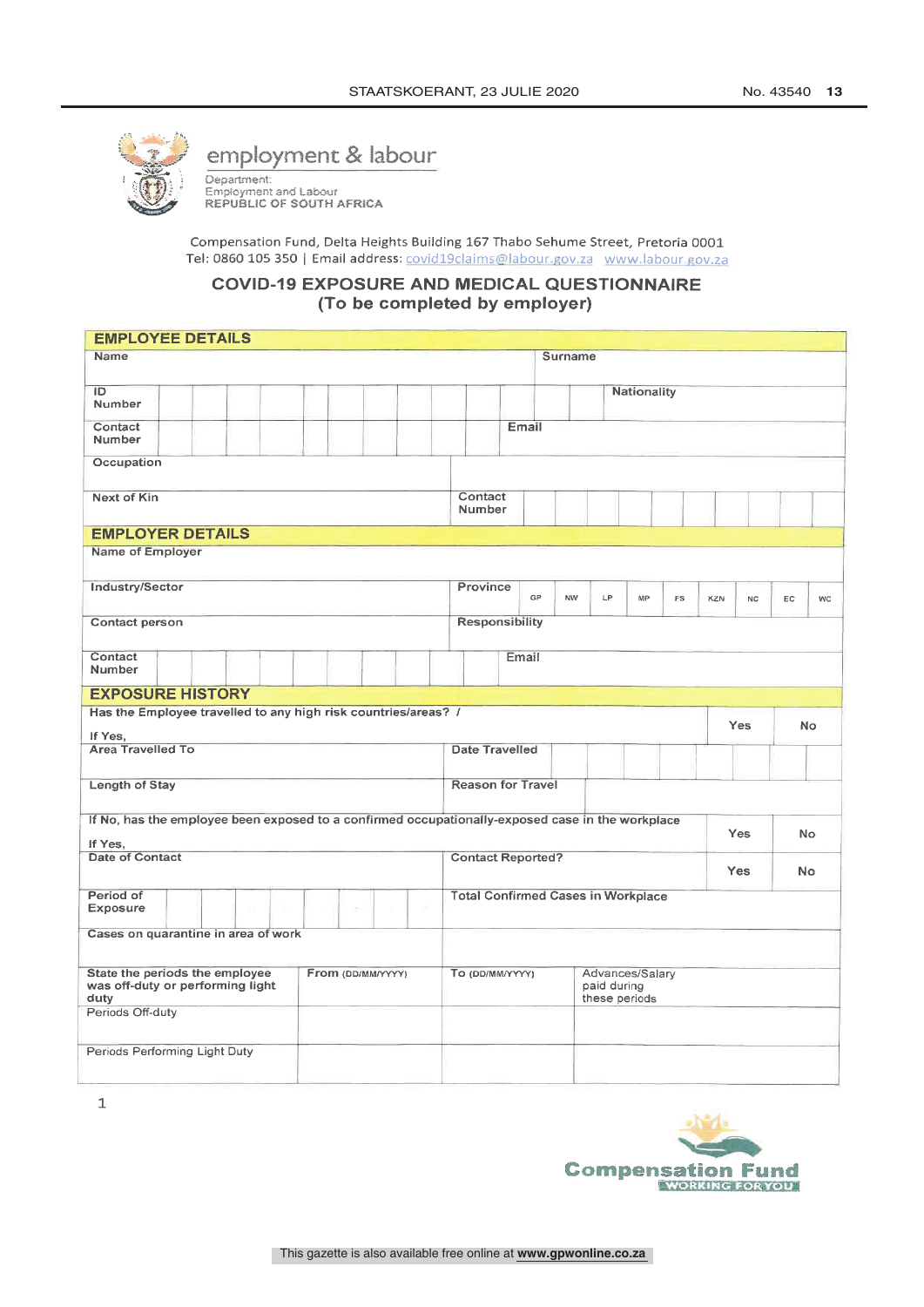

## employment & labour

Department:<br>Employment and Labour REPUBLIC OF SOUTH AFRICA

Compensation Fund, Delta Heights Building 167 Thabo Sehume Street, Pretoria 0001 Tel: 0860 105 350 | Email address: covid19claims@labour.gov.za www.labour.gov.za

|                                                                           | <b>MEDICAL HISTORY</b>                                                               |                                 |               |           |  |
|---------------------------------------------------------------------------|--------------------------------------------------------------------------------------|---------------------------------|---------------|-----------|--|
| Does the employee suffer from any pre-existing medical conditions?<br>Yes |                                                                                      |                                 |               | <b>No</b> |  |
|                                                                           | Has the employee been diagnosed with any other occupational disease?                 |                                 |               |           |  |
|                                                                           | If Yes to any of the above, please check all that apply or specify in the box below: |                                 |               |           |  |
|                                                                           | <b>Medical Condition</b>                                                             |                                 |               |           |  |
|                                                                           |                                                                                      | Post-partum (< 6 weeks)         |               |           |  |
|                                                                           | Cardiovascular disease, including hypertension                                       | Immunodeficiency, including HIV |               |           |  |
|                                                                           | <b>Diabetes</b>                                                                      | Renal disease                   |               |           |  |
|                                                                           | Liver disease                                                                        | Chronic lung disease            |               |           |  |
|                                                                           | Chronic neurological or neuromuscular disease                                        | Malignancy                      |               |           |  |
|                                                                           | Other(s), please specify:                                                            |                                 |               |           |  |
| <b>Medical Condition</b>                                                  |                                                                                      | <b>Year of Diagnosis</b>        | On Treatment? |           |  |
|                                                                           | Pre-existing conditions:                                                             |                                 | Yes           | No        |  |
|                                                                           | Occupational diseases:                                                               |                                 | Yes           | No        |  |

| <b>Name</b>                                  | Signature | <b>Date</b> |
|----------------------------------------------|-----------|-------------|
| the control of the control of the control of | _____     |             |

 $\overline{2}$